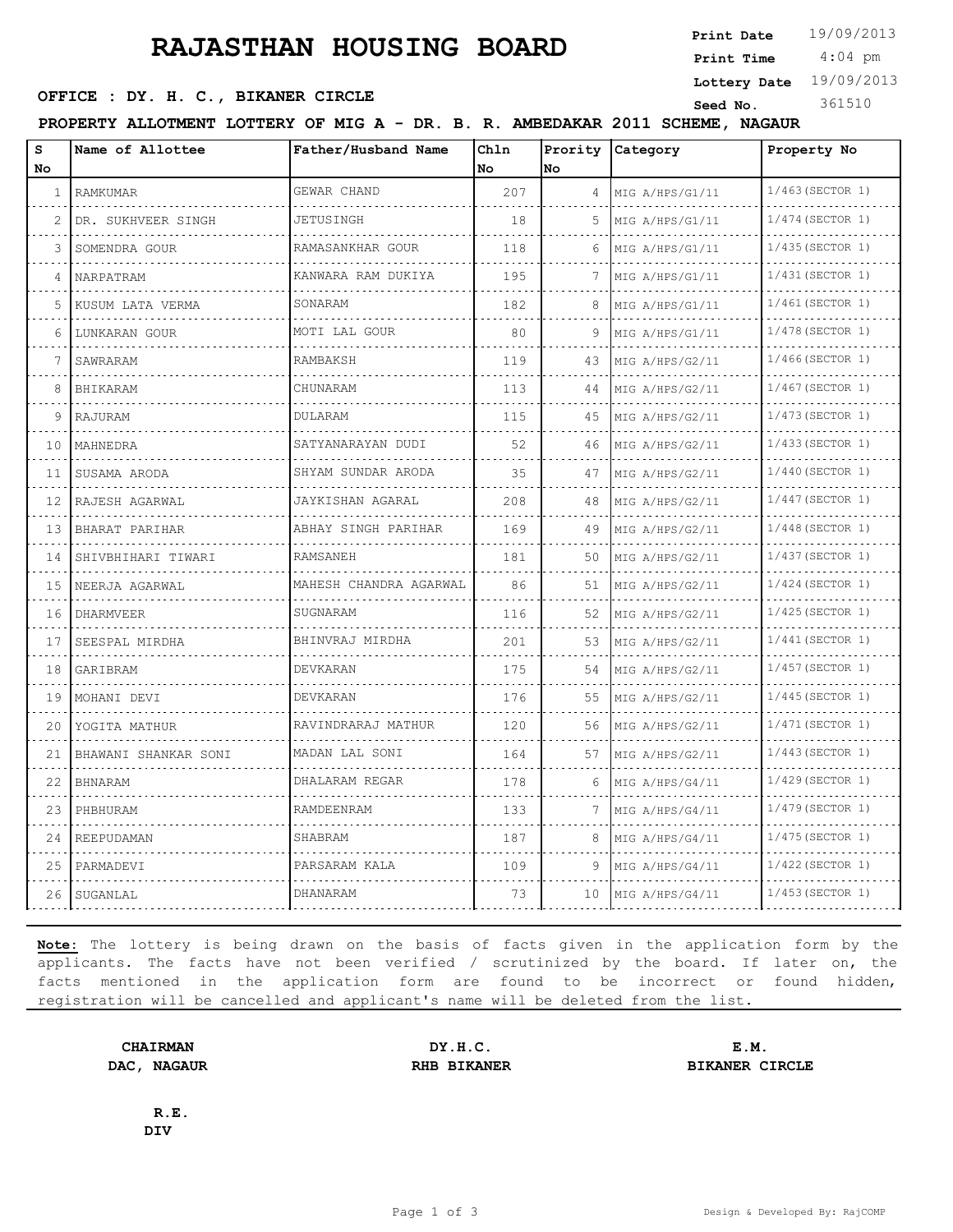# **RAJASTHAN HOUSING BOARD**

**Print Date**

 4:04 pm **Print Time**

**Lottery Date** 19/09/2013

## **SEED OFFICE : DY. H. C., BIKANER CIRCLE Seed No.** 361510

| AMBEDAKAR 2011 SCHEME,<br><b>NAGAUR</b><br>PROPERTY ALLOTMENT LOTTERY OF MIG A - DR. B. R. I |
|----------------------------------------------------------------------------------------------|
|----------------------------------------------------------------------------------------------|

| s<br>No | Name of Allottee       | Father/Husband Name      | Chln<br>No. | No. | Prority Category     | Property No             |
|---------|------------------------|--------------------------|-------------|-----|----------------------|-------------------------|
| 27      | AMITKUMAR PRIHAR       | MURLIDHAR PRIHAR         | 180         | 11  | MIG A/HPS/G4/11      | 1/458 (SECTOR 1)        |
| 28      | AJAY TEJASVI           | BHANWAR LAL TEJASVI      | 136         | 12  | MIG A/HPS/G4/11      | .<br>$1/449$ (SECTOR 1) |
| 29      | RAMNIWAS REGAR         | KHUMBHARAM REGAR<br>.    | 177         | 13  | MIG A/HPS/G4/11      | 1/477 (SECTOR 1)        |
| 30      | MANOJ KUMAR            | <b>JEETURAM</b><br>.     | 70          | 3   | MIG A/HPS/G8/11      | 1/460(SECTOR 1)         |
| 31      | RAMKISHORE SINWAR      | SURJA RAM SINWAR         | 42          | 4   | .<br>MIG A/HPS/G8/11 | 1/470 (SECTOR 1)        |
| 32      | RUPSINGH RATHOR        | BHIRAM SINGH RATHOR<br>. | 191         | .5  | MIG A/HPS/G8/11      | 1/456(SECTOR 1)         |
| 33      | RADHAKISHAN            | BHURARAM JAT<br>.        | 46          | 6   | MIG A/HPS/G8/11      | 1/450 (SECTOR 1)<br>.   |
| 34      | PARSA RAM              | HARLA RAM                | 61          |     | MIG A/HPS/G8/11      | 1/427 (SECTOR 1)        |
| 35      | GHUMNA RAM             | DEEPA RAM                | 157         | 8   | MIG A/HPS/G8/11<br>. | 1/462 (SECTOR 1)        |
| 36      | H. R. DHOLIYA          | AAIDAAN RAM              | 19          | 9   | MIG A/HPS/G8/11      | 1/452 (SECTOR 1)        |
| 37      | SHRINIWAS SHARMA       | JEEVRAJ SHARMA           | 6           | 10  | MIG A/HPS/G8/11<br>. | 1/455(SECTOR 1)         |
| 38      | BARJI DEVI<br>.        | KISHTURAM                | 83          | 11  | MIG A/HPS/G8/11      | $1/464$ (SECTOR 1)<br>. |
| 39      | TEJARAM                | BHUDHA RAM               | 131         | 12  | MIG A/HPS/G8/11      | 1/472 (SECTOR 1)        |
| 40      | BHISHAN SINGH          | MULSINGH                 | 185         | 13  | MIG A/HPS/G8/11<br>. | 1/476(SECTOR 1)         |
| 41      | MOHAN SINGH<br>.       | SOHAN SINGH<br>.         | 100         | 14  | MIG A/HPS/G8/11      | 1/430 (SECTOR 1)<br>.   |
| 42      | RAVINDRA SINGH         | BHANWAR SINGH RATHOR     | 33          | 15  | MIG A/HPS/G8/11      | 1/469 (SECTOR 1)        |
| 43      | MOHBAT SINGH           | DHOKAL SINGH             | 125         | 16  | MIG A/HPS/G8/11      | $1/468$ (SECTOR 1)      |
| 44      | SUGAN SINGH GAHLOT     | JOG SINGH                | 76          | 17  | MIG A/HPS/G8/11      | 1/438 (SECTOR 1)<br>.   |
| 45      | GHNESHARAM             | KHEMARAM DHOLIYA         | 37          | 18  | MIG A/HPS/G8/11      | $1/454$ (SECTOR 1)      |
| 46      | MUSTAK KHAN            | HAJI MANGU KHAN          | 82          | 19  | MIG A/HPS/G8/11      | 1/156 A(SECTOR 1)       |
| 47      | JETARAM PUNIYA         | DEVARAM PUNIYA<br>.      | 183         | 20  | MIG A/HPS/G8/11      | 1/423(SECTOR 1)         |
| 48      | HANUMAAN SINGH         | MADHOSINGH MEDTIYA       | 24          | 21  | MIG A/HPS/G8/11      | $1/446$ (SECTOR 1)      |
| 49      | BHOPAL RAM             | CHANDRA RAM              | 155         | 22  | MIG A/HPS/G8/11      | 1/428 (SECTOR 1)        |
| 50      | SHIV NARAYAN CHOUDHARY | PUNARAM CHOUDHARY        | 111         | 23  | MIG A/HPS/G8/11      | 1/434 (SECTOR 1)        |
| 51      | MANGILAL BISNOI        | RAMPRATAP                | 60          | 24  | MIG A/HPS/G8/11      | 1/155 A(SECTOR 1)       |
| 52      | RATAN SINGH            | DHAN SINGH               | 165         | 25  | MIG A/HPS/G8/11      | 1/451 (SECTOR 1)        |

**Note:** The lottery is being drawn on the basis of facts given in the application form by the applicants. The facts have not been verified / scrutinized by the board. If later on, the facts mentioned in the application form are found to be incorrect or found hidden, registration will be cancelled and applicant's name will be deleted from the list.

**CHAIRMAN DY.H.C. E.M. DAC, NAGAUR RHB BIKANER BIKANER BIKANER** CIRCLE

**R.E. DIV**